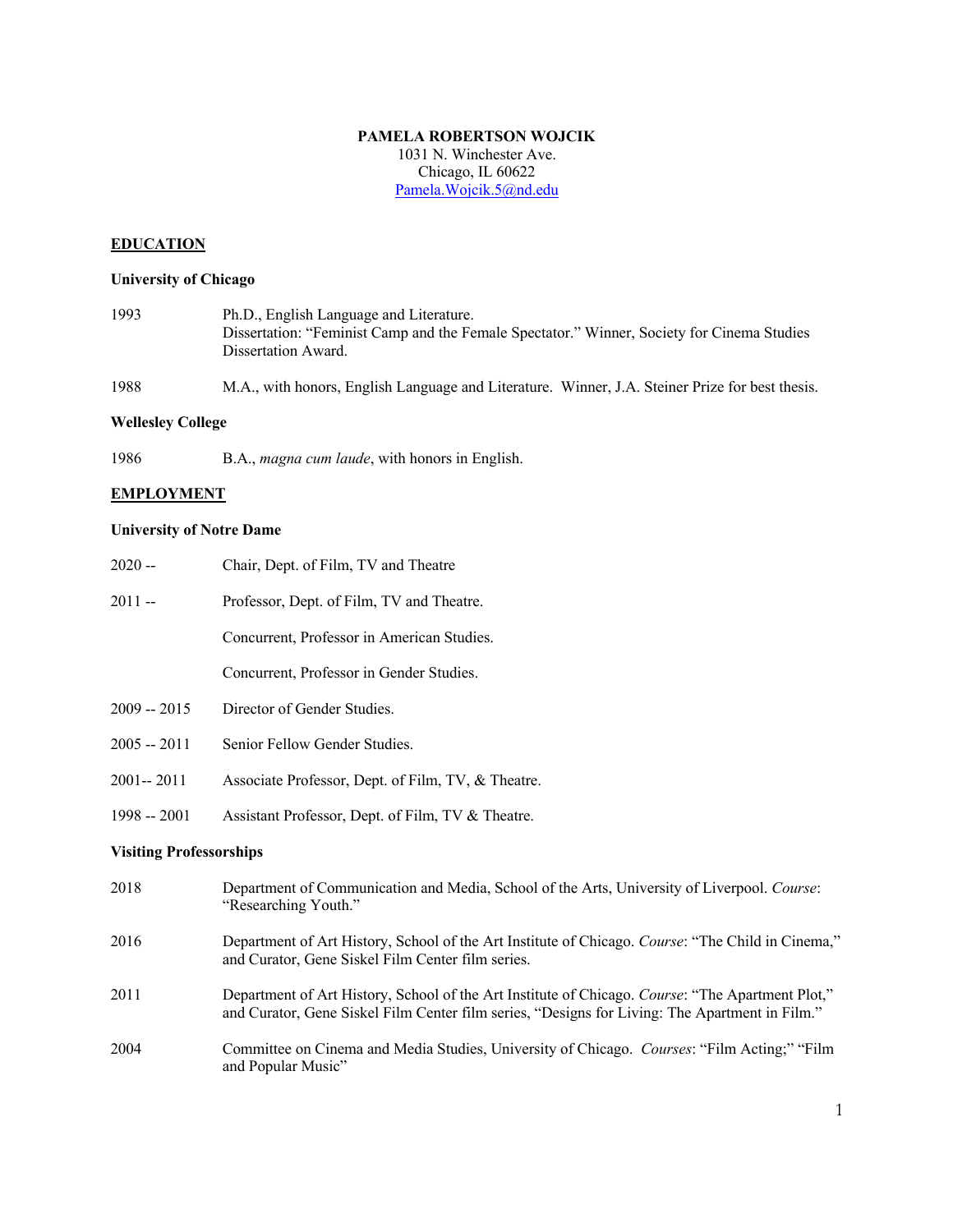# **Cinema/Chicago**

1997-1998 Coordinator, Educational Programs and Grants, Chicago International Film Festival.

# **University of Newcastle, Australia**

| 1995 -1997 | Lecturer, Level B, Dept. of English. |
|------------|--------------------------------------|
|------------|--------------------------------------|

1994-1995 Lecturer, Level A, Dept. of English.

# **PUBLICATIONS**

# **Monographs**

| 2020                | Gidget: Origins of a Teen Girl Transmedia Franchise, part of series on Youth Film, edited by<br>Yannis Tzioumakis and Sian Lincoln, NY: Routledge.                                                                                                                                                     |
|---------------------|--------------------------------------------------------------------------------------------------------------------------------------------------------------------------------------------------------------------------------------------------------------------------------------------------------|
| 2016                | Fantasies of Neglect: Imagining the Urban Child in American Film and Fiction. New Brunswick,<br>NJ: Rutgers University Press.                                                                                                                                                                          |
| 2010                | The Apartment Plot: Urban Living in American Film and Popular Culture, 1945 to 1975.<br>Durham, NC: Duke University Press.                                                                                                                                                                             |
| 1996                | Guilty Pleasures: Feminist Camp from Mae West to Madonna. Durham, NC: Duke University<br>Press and, simultaneously, London: I.B. Taurus Publications.                                                                                                                                                  |
| <b>Edited books</b> |                                                                                                                                                                                                                                                                                                        |
| 2021                | Media Crossroads: Intersections of Space and Identity on Screen. Co-edited with Paula Massood<br>and Angel Matos. Durham, NC: Duke University Press.<br>Co-author "Introduction: Intersections and/in Space," 1-20.<br>Author "Perpetual Motion: Mobility, Precarity, and Slow Death Cinema," 111-126. |
| 2018                | The Apartment Complex: Urban Living and Global Screen Cultures, as editor. Durham, NC: Duke<br>University Press.<br>Author, "Introduction: What Makes the Apartment Complex?" 1-20.                                                                                                                    |
| 2011                | New Constellations: Movie Stars of the 1960s, as editor. Series editors, Adrienne McLean and<br>Murray Pomerance. New Brunswick, NJ: Rutgers University Press.<br>Author, "Introduction: Stardom in the 1960s," 1-13.                                                                                  |
| 2004                | Movie Acting: The Film Reader. Editor. London and NYC: Routledge.<br>Author, Section Introductions and "Typecasting," 169-190.                                                                                                                                                                         |
| 2001                | Soundtrack Available: Essays on Film and Popular Music. Co-editor, with Arthur Knight. Durham,<br>NC: Duke University Press.<br>Co-author, "Introduction," 1-16.<br>Author, "The Girl and the Phonograph, or the Vamp and the Machine Revisited," 433-454.                                             |
| Journal editor      |                                                                                                                                                                                                                                                                                                        |

| 2021 | Co-editor with Paula Massood, Special Issue on "Precarious Mobilities," Feminist Media |
|------|----------------------------------------------------------------------------------------|
|      | <i>Histories: An International Journal 7.3 (Summer)</i>                                |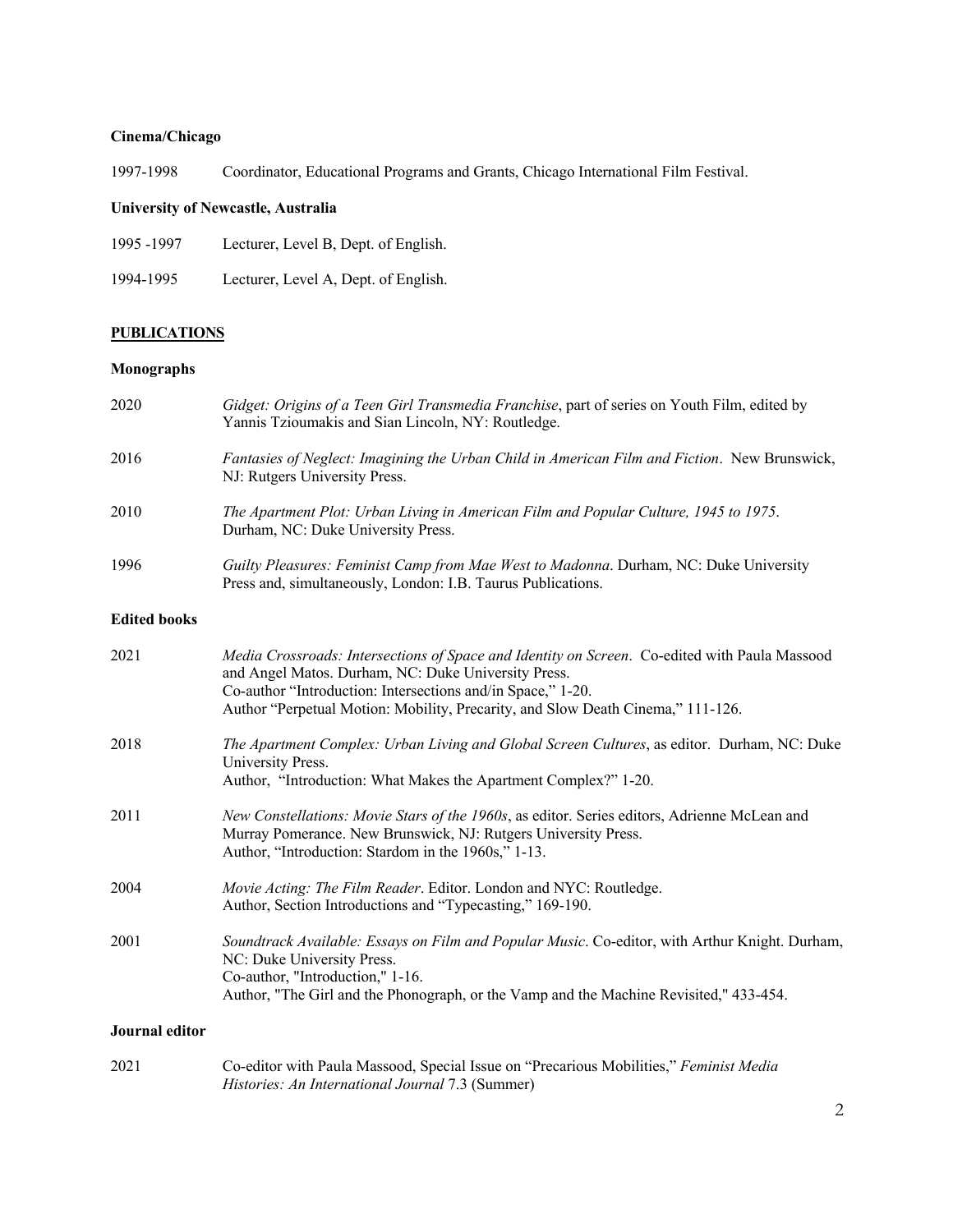### **Series editor**

2012 -- 2017 *Screening Space* book series. NY: Palgrave MacMillan Published volumes: (all available as ebooks) *London on Film: The City and Social Change*, P. Hirsch and C. O'Rourke, eds. 2017 *Space and Subjectivity in Contemporary Brazilian Cinema*, da Silva and Cunha, eds. 2017. *Cinematic Urban Geographies*, F. Penz and R. Koeck, eds., 2017 *New York City and the Hollywood Musical*, M. Shearer, 2016. *The Zoo and Screen Media,* K. Lury and M. Lawrence, eds., 2016. *Urban Film and Everyday Practice*, A. Parker, 2016 *The U.S. Mexico Border in Cold War Film*, S. Fuller, 2015 *Movie Towns and Sitcom Suburbs*, S. Rowley, 2015 *Cinematic Geographies and Multicultural Spectatorship in America*, A. Corbin, 2015 *Cinema, Gender and Everyday Space*, N. Fullwood, 2015

#### **Chapters in Books**

| In production | "The Cop and the Kid in 1930s American Film." The Oxford Handbook of Children's Film. Ed<br>Noel Brown.                                                                                                                                                                                                                                 |
|---------------|-----------------------------------------------------------------------------------------------------------------------------------------------------------------------------------------------------------------------------------------------------------------------------------------------------------------------------------------|
| forthcoming   | "Becoming Single: Gidget Betwixt and Between." Single Lives: 200 Years of Independent Women<br>in Film and Literature. Ed Jorie Lagerway and Kate Fama. New Brunswick, NJ: Rutgers<br>University Press.                                                                                                                                 |
| 2020          | "The Child in Film." The SAGE Encyclopedia of Children and Childhood Studies, Vol. 2, ed.<br>Daniel Cook, 776-780. Thousand Oaks, CA, Sage Publications.                                                                                                                                                                                |
| 2018          | "Domestic Containment for Whom? Gendered and Racial Variations on Cold War Modernity in<br>the Apartment Plot." Cold War Film Genres, ed. Homer Petty, 163-180. Edinburgh: Edinburgh<br>University Press.<br>Selected by JSTOR and the Schomburg Center for Research in Black Culture for Black Liberation<br>open access reading list. |
| 2017          | "Little Orphan Annie As Streetwalker." Picturing Childhood: Youth in Transnational Comics, ed.<br>Mark Heimermann and Brittany Tullis, 13-29. Austin, TX: University of Texas Press.                                                                                                                                                    |
| 2016          | "Placing Children at the Zoo: The Zoo as Mythical Landscape of Childhood." The Zoo and Screen<br>Media: Images of Exhibition and Encounter. ed. Karen Lury and Michael Lawrence, 155-172. New<br>York, NY: Palgrave MacMillan.                                                                                                          |
| 2014          | "Tumbling Blocks and Queer Ladders: Notions of Home in The Big Heat." In Companion to Fritz<br>Lang, ed. Joe McElheney, 371-391. Hoboken, NJ: Wiley-Blackwell Publishers.                                                                                                                                                               |
| 2013          | "Menus for Men or What Have You: Consuming Gay Male Culture in Lou Rand Hogan's The<br>Gay Detective and The Gay Cookbook" In 1960s Gay Pulp Fiction: The Misplaced Heritage, ed.<br>Wayne Gunn and Jaime Harker, 120-142. Boston: University of Massachusetts Press.                                                                   |
| 2011          | "The Author of this Claptrap: Cornell Woolrich, Alfred Hitchcock and Rear Window." In<br>Hitchcock at The Source: The Auteur as Adaptor, ed. David Boyd and R. Barton Palmer, 213-228.<br>Albany, NY: SUNY Press.                                                                                                                       |
| 2010          | "The Streisand Musical." In The Sound of Musicals, ed. Steven Cohan, 128-140. London: British<br>Film Institute.                                                                                                                                                                                                                        |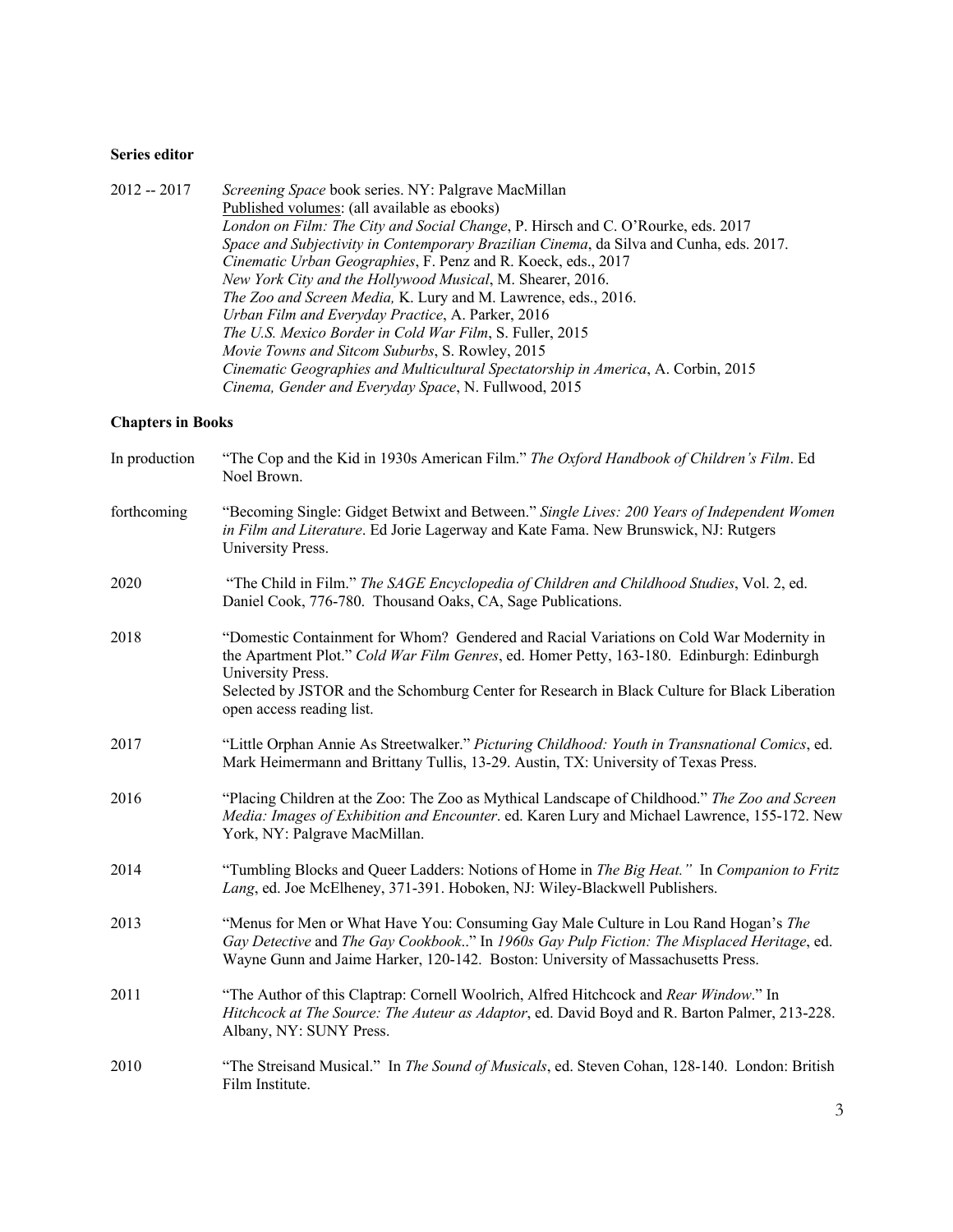|                                      | "Judy Holliday: Hungry Star." In Larger than Life: Movie Stars of the 1950s, ed. R. Barton<br>Palmer, 205-219. New Brunswick, NJ: Rutgers University Press.                                                                                             |  |  |  |
|--------------------------------------|---------------------------------------------------------------------------------------------------------------------------------------------------------------------------------------------------------------------------------------------------------|--|--|--|
| 1999                                 | "Spectatorship and Audience Research." In <i>The Cinema Book</i> , 2 <sup>nd</sup> ed, ed. Pam Cook and Mieke<br>Bernink, 366-373. London: British Film Institute.                                                                                      |  |  |  |
|                                      | "Mae West's Maids: Race, 'Authenticity,' and the Discourse of Camp." In Camp: Queer Aesthetics<br>and the Performing Subject, A Reader, ed. Fabio Cleto, 393-408. Edinburgh: Edinburgh University<br>Press and Ann Arbor, University of Michigan Press. |  |  |  |
|                                      | "A Star is Born Again, or How Streisand Recycles Garland." In Falling for You: Essays on Cinema<br>and Performance, ed. Lesley Stern and George Kouvaros, 177-208. Sydney, NSW, Australia:<br>Power Institute.                                          |  |  |  |
| 1997                                 | "Home and Away: Friends of Dorothy on the Road in Oz." Revised and expanded version of<br>journal article. In The Road Movie Book, ed. Steven Cohan and Ina Rae Hark, 271-286. New York:<br>Routledge.                                                  |  |  |  |
| <b>Articles in Refereed Journals</b> |                                                                                                                                                                                                                                                         |  |  |  |
| 2014                                 | "Vernacular Modernism as Child's Play." New German Critique 122, Vol. 41, No. 2 (Summer):<br>87-99.                                                                                                                                                     |  |  |  |
| 2006                                 | "The Sound of Film Acting." The Journal of Film and Video, Special Issue on Acting, 58.1/2<br>(Spring): 71-83.                                                                                                                                          |  |  |  |
| 2003                                 | "Typecasting." Criticism: A Quarterly for Literature and the Arts, 45.2 (Spring): 223-250.                                                                                                                                                              |  |  |  |
| 1995                                 | "The Adventures of Priscilla in Oz." Media Information Australia 78: 33-38.                                                                                                                                                                             |  |  |  |
|                                      | "Camping Under Western Stars: Joan Crawford in Johnny Guitar." Journal of Film and Video<br>(Spring/Fall): 26-42.                                                                                                                                       |  |  |  |
| 1993                                 | "The Kinda Comedy That Imitates Me': Mae West's Identification with the Feminist Camp."<br>Cinema Journal 32.2: 57-72. Winner Society for Cinema Studies Student Writing Award.                                                                         |  |  |  |
|                                      | "What Are We Listening To? What Are We Talking About? Recorded Sound as an Object of<br>Interdisciplinary Study." Co-author, with The Chicago Recorded Music Workgroup. Stanford<br>Humanities Review 30.2: 171-175.                                    |  |  |  |
| 1990                                 | "Structural Irony in Mildred Pierce, or How Mildred Lost Her Tongue." Cinema Journal 30.1: 42-<br>54.                                                                                                                                                   |  |  |  |
| <b>Online publications</b>           |                                                                                                                                                                                                                                                         |  |  |  |

- 2020 Co-editor, "Short Attention Span Criticism," with Cara Dickason and Rebecca Gordon. Co-wrote "Introduction" and curated twenty-three brief essays about media and the pandemic. July. https://www.cmstudies.org/page/SCMSPlus
- 2019 "Mediapolis Live: London." Mediapolis Live 3.4, ed. Brendan Kredell. October 22. https://www.mediapolisjournal.com/2019/10/mediapolis-live-london/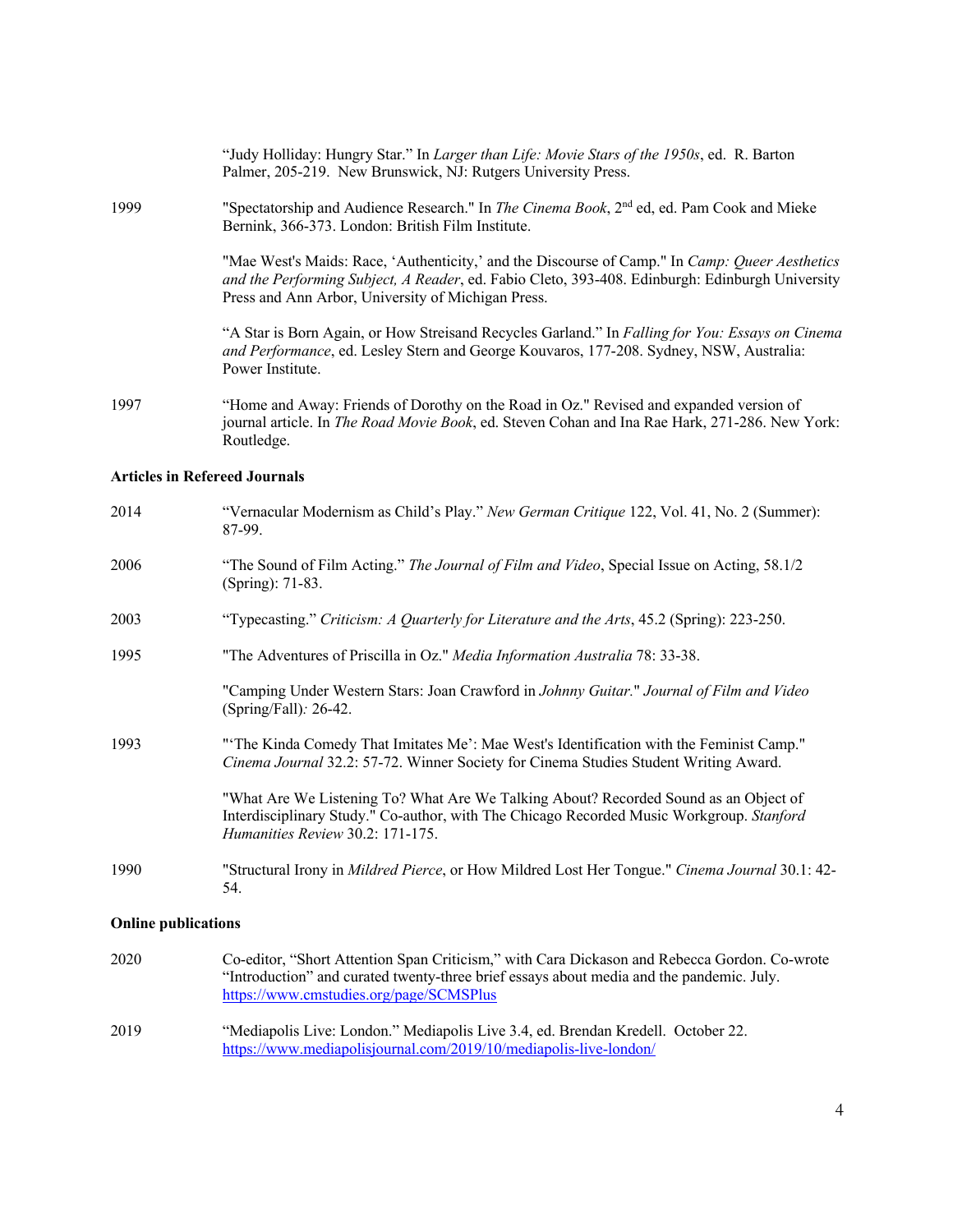| "Teaching Pillow Talk." The Cine-Files: A Scholarly Journal of Film Studies. Issue 9. 7<br>December 2015. Dossier on Teaching Film. http://www.thecine-files.com/<br>Antenna, "The Cultural Lives of Doctor Who: Doctor Whose Fandom?" 10 December 2013<br>http://blog.commarts.wisc.edu/2013/12/10/the-cultural-lives-of-doctor-who-whose-fantasy/<br>Kritik Breaking Bad Blog, Season 5, Episode 3, "Confessions" 26 August 2013.<br>http://uniterit.blogspot.com/2013/08/breaking-bad-season-511-untrue.html<br>"Impromptu Entertainment: Performance Modes in Cassavetes Films." Senses of Cinema 9 (Sept-<br>Oct): http://sensesofcinema.com/2000/feature-articles/cassavetes/<br>1998<br>Encyclopedia entries on Oscars: 1949, 1951, 1952, 1953, 1956; Stars: Henry Fonda, Jodie Foster,<br>Shirley Maclaine, Barbra Streisand. Encyclopedia Britannica on-line.<br>The ABCs of Bette Davis. [in]Transition: Journal of Film and Videographic Moving Image<br>Studies 6.3 (2019). http://mediacommons.org/intransition/abcs-bette-davis A journal dedicated to<br>peer-reviewed video essays accompanied by curatorial statements from their makers, as well as<br>peer reviewers' evaluations. Reviewed by Jenny Oyallon-Koloski and Allison McCracken<br>Cinema Textuality I: A Star is Born Recut https://vimeo.com/manage/307774679/general<br>The ABCs of Bette Davis. https://vimeo.com/283967534 Also appears on Bette Davis official<br>website <b>bettedavis.com</b><br>Queer Gidget Epigraph. https://vimeo.com/199487776<br><b>Reprints in Books</b><br>"Spectatorship and Audience Research." In The Cinema Book, 3rd ed., ed. Pam Cook. Berkeley,<br>CA: University of California Press and London: British Film Institute.<br>"The Sound of Film Acting." In Annual Editions: Film 2005-2006, and Annual Editions: Film<br>2006-2007, ed. Heather Addison and Charles Berg, 31-39. Dubuque, IA: McGraw-Hill<br>Contemporary Learning Series.<br>"Mae West's Maids: Race, 'Authenticity,' and the Discourse of Camp." In <i>Hop on Pop: The</i><br>2002<br>Politics and Pleasures of Popular Culture, ed. Henry Jenkins et al, 287-299. Durham: Duke<br>University Press.<br>"Feminist Camp in Gold Diggers of 1933." Excerpt from Guilty Pleasures. In The Hollywood | 2017, 2014          | "The City in Film." In Oxford Bibliographies in Cinema and Media Studies. Ed. Krin Gabbard.<br>New York: Oxford University Press.<br>http://www.oxfordbibliographies.com/view/document/obo-9780199791286/obo-9780199791286-<br>0109.xml?rskey=yuTC4y&result=31 |
|------------------------------------------------------------------------------------------------------------------------------------------------------------------------------------------------------------------------------------------------------------------------------------------------------------------------------------------------------------------------------------------------------------------------------------------------------------------------------------------------------------------------------------------------------------------------------------------------------------------------------------------------------------------------------------------------------------------------------------------------------------------------------------------------------------------------------------------------------------------------------------------------------------------------------------------------------------------------------------------------------------------------------------------------------------------------------------------------------------------------------------------------------------------------------------------------------------------------------------------------------------------------------------------------------------------------------------------------------------------------------------------------------------------------------------------------------------------------------------------------------------------------------------------------------------------------------------------------------------------------------------------------------------------------------------------------------------------------------------------------------------------------------------------------------------------------------------------------------------------------------------------------------------------------------------------------------------------------------------------------------------------------------------------------------------------------------------------------------------------------------------------------------------------------------------------------------------------------------------------------------------------------------------------|---------------------|----------------------------------------------------------------------------------------------------------------------------------------------------------------------------------------------------------------------------------------------------------------|
|                                                                                                                                                                                                                                                                                                                                                                                                                                                                                                                                                                                                                                                                                                                                                                                                                                                                                                                                                                                                                                                                                                                                                                                                                                                                                                                                                                                                                                                                                                                                                                                                                                                                                                                                                                                                                                                                                                                                                                                                                                                                                                                                                                                                                                                                                          | 2015                |                                                                                                                                                                                                                                                                |
|                                                                                                                                                                                                                                                                                                                                                                                                                                                                                                                                                                                                                                                                                                                                                                                                                                                                                                                                                                                                                                                                                                                                                                                                                                                                                                                                                                                                                                                                                                                                                                                                                                                                                                                                                                                                                                                                                                                                                                                                                                                                                                                                                                                                                                                                                          | 2013                |                                                                                                                                                                                                                                                                |
|                                                                                                                                                                                                                                                                                                                                                                                                                                                                                                                                                                                                                                                                                                                                                                                                                                                                                                                                                                                                                                                                                                                                                                                                                                                                                                                                                                                                                                                                                                                                                                                                                                                                                                                                                                                                                                                                                                                                                                                                                                                                                                                                                                                                                                                                                          |                     |                                                                                                                                                                                                                                                                |
|                                                                                                                                                                                                                                                                                                                                                                                                                                                                                                                                                                                                                                                                                                                                                                                                                                                                                                                                                                                                                                                                                                                                                                                                                                                                                                                                                                                                                                                                                                                                                                                                                                                                                                                                                                                                                                                                                                                                                                                                                                                                                                                                                                                                                                                                                          | 2000                |                                                                                                                                                                                                                                                                |
|                                                                                                                                                                                                                                                                                                                                                                                                                                                                                                                                                                                                                                                                                                                                                                                                                                                                                                                                                                                                                                                                                                                                                                                                                                                                                                                                                                                                                                                                                                                                                                                                                                                                                                                                                                                                                                                                                                                                                                                                                                                                                                                                                                                                                                                                                          |                     |                                                                                                                                                                                                                                                                |
|                                                                                                                                                                                                                                                                                                                                                                                                                                                                                                                                                                                                                                                                                                                                                                                                                                                                                                                                                                                                                                                                                                                                                                                                                                                                                                                                                                                                                                                                                                                                                                                                                                                                                                                                                                                                                                                                                                                                                                                                                                                                                                                                                                                                                                                                                          | <b>Video Essays</b> |                                                                                                                                                                                                                                                                |
|                                                                                                                                                                                                                                                                                                                                                                                                                                                                                                                                                                                                                                                                                                                                                                                                                                                                                                                                                                                                                                                                                                                                                                                                                                                                                                                                                                                                                                                                                                                                                                                                                                                                                                                                                                                                                                                                                                                                                                                                                                                                                                                                                                                                                                                                                          | 2019                |                                                                                                                                                                                                                                                                |
|                                                                                                                                                                                                                                                                                                                                                                                                                                                                                                                                                                                                                                                                                                                                                                                                                                                                                                                                                                                                                                                                                                                                                                                                                                                                                                                                                                                                                                                                                                                                                                                                                                                                                                                                                                                                                                                                                                                                                                                                                                                                                                                                                                                                                                                                                          |                     |                                                                                                                                                                                                                                                                |
|                                                                                                                                                                                                                                                                                                                                                                                                                                                                                                                                                                                                                                                                                                                                                                                                                                                                                                                                                                                                                                                                                                                                                                                                                                                                                                                                                                                                                                                                                                                                                                                                                                                                                                                                                                                                                                                                                                                                                                                                                                                                                                                                                                                                                                                                                          | 2018                |                                                                                                                                                                                                                                                                |
|                                                                                                                                                                                                                                                                                                                                                                                                                                                                                                                                                                                                                                                                                                                                                                                                                                                                                                                                                                                                                                                                                                                                                                                                                                                                                                                                                                                                                                                                                                                                                                                                                                                                                                                                                                                                                                                                                                                                                                                                                                                                                                                                                                                                                                                                                          | 2017                |                                                                                                                                                                                                                                                                |
|                                                                                                                                                                                                                                                                                                                                                                                                                                                                                                                                                                                                                                                                                                                                                                                                                                                                                                                                                                                                                                                                                                                                                                                                                                                                                                                                                                                                                                                                                                                                                                                                                                                                                                                                                                                                                                                                                                                                                                                                                                                                                                                                                                                                                                                                                          |                     |                                                                                                                                                                                                                                                                |
|                                                                                                                                                                                                                                                                                                                                                                                                                                                                                                                                                                                                                                                                                                                                                                                                                                                                                                                                                                                                                                                                                                                                                                                                                                                                                                                                                                                                                                                                                                                                                                                                                                                                                                                                                                                                                                                                                                                                                                                                                                                                                                                                                                                                                                                                                          | 2007                |                                                                                                                                                                                                                                                                |
|                                                                                                                                                                                                                                                                                                                                                                                                                                                                                                                                                                                                                                                                                                                                                                                                                                                                                                                                                                                                                                                                                                                                                                                                                                                                                                                                                                                                                                                                                                                                                                                                                                                                                                                                                                                                                                                                                                                                                                                                                                                                                                                                                                                                                                                                                          | 2006                |                                                                                                                                                                                                                                                                |
|                                                                                                                                                                                                                                                                                                                                                                                                                                                                                                                                                                                                                                                                                                                                                                                                                                                                                                                                                                                                                                                                                                                                                                                                                                                                                                                                                                                                                                                                                                                                                                                                                                                                                                                                                                                                                                                                                                                                                                                                                                                                                                                                                                                                                                                                                          |                     |                                                                                                                                                                                                                                                                |
|                                                                                                                                                                                                                                                                                                                                                                                                                                                                                                                                                                                                                                                                                                                                                                                                                                                                                                                                                                                                                                                                                                                                                                                                                                                                                                                                                                                                                                                                                                                                                                                                                                                                                                                                                                                                                                                                                                                                                                                                                                                                                                                                                                                                                                                                                          |                     | Musical: The Film Reader, ed. Steven Cohan, 129-142. New York: Routledge.                                                                                                                                                                                      |

1999 "What Makes the Feminist Camp?" Reprint from *Guilty Pleasures*. In *Camp: Queer Aesthetics and the Performing Subject, A Reader*, ed. Fabio Cleto, 266-282. Edinburgh: Edinburgh University Press and Ann Arbor, University of Michigan Press.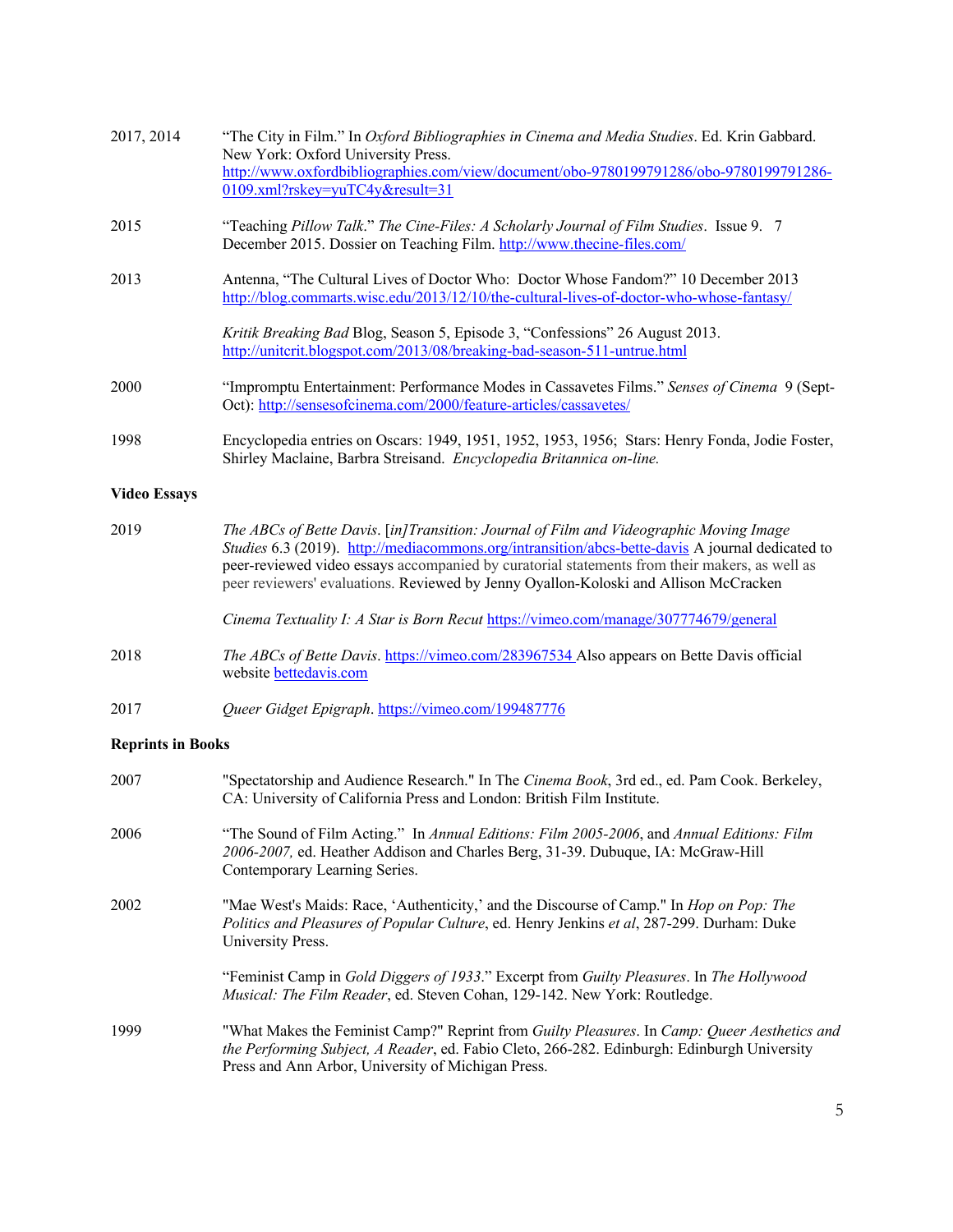|                                   | "Guilty Pleasures." Reprint from Guilty Pleasures. In The Madonna Companion: Two Decades of<br>Commentary, ed. Allan Metz, 268-289. New York: Schirmer Press.                                                                                   |
|-----------------------------------|-------------------------------------------------------------------------------------------------------------------------------------------------------------------------------------------------------------------------------------------------|
| 1993                              | "The Kinda Comedy That Imitates Me': Mae West's Identification with the Feminist Camp."<br>Reprint of Cinema Journal article. In Campgrounds: Style and Homosexuality, ed. David Bergman,<br>156-172. Boston: University of Massachusetts.      |
| <b>Book Reviews</b>               |                                                                                                                                                                                                                                                 |
| 2021                              | Review of Priya Jaikumar, Where Histories Reside: India as Filmed Space, JCMS, The Journal of<br>Cinema and Media Studies 60.3 (2021).                                                                                                          |
| 2017                              | Review of John David Rhodes, Spectacle of Property: The House in American Film. Critical<br>Inquiry.<br>http://criticalinquiry.uchicago.edu/pamela robertson wojcik reviews spectacle of property/                                              |
| 2009                              | Review of Lee Wallace, Lesbianism, Cinema, Space: The Sexual Life of Apartments and Merrill<br>Schleier, Skyscraper Cinema: Architecture and Gender in American Film. Film Criticism 33.1:<br>87-91.                                            |
| 2003                              | Review of Ray Carney, Cassavetes on Cassavetes. Film Quarterly, 56.2: 54-55.                                                                                                                                                                    |
| 1999                              | Review of Edward Baron Turk, Hollywood Diva: A Biography of Jeanette MacDonald. Historical<br>Journal of Film, Radio & Television 19.2: 271-272.                                                                                                |
| 1998                              | Review of Lillian Schlissel, ed. Three Plays by Mae West: Sex, The Drag, The Pleasure Man.<br>Modernism/Modernity 5.3: 125-126.                                                                                                                 |
| 1997                              | Review of Ramona Curry, Too Much of a Good Thing: Mae West as Cultural Icon. Film Quarterly<br>$51.1:61-63.$                                                                                                                                    |
| 1996                              | Review of Laleen Jayamanne, ed. Kiss Me Deadly: Feminism & Cinema for the Moment. Southern<br>Review 29.2: 238-239.                                                                                                                             |
|                                   | Review of Jonathan Rosenbaum, Placing Movies: The Practice of Film Criticism and Roger<br>Hillman and Leslie Devereaux, ed. Fields of Vision: Essays in Film Studies, Visual Anthropology<br>and Photography. Modernism/Modernity 3.1: 172-174. |
| 1995                              | Review of Timothy Murray, Like a Film: Ideological Fantasy on Screen, Camera and Canvas.<br>Modernism/Modernity 2.2: 112-114.                                                                                                                   |
| <b>Miscellaneous Publications</b> |                                                                                                                                                                                                                                                 |
| 2019                              | "Designed for Salacious Appeal: Mae West's Sex on Trial," Shaw Festival Theatre 2019 Program.                                                                                                                                                   |
|                                   | Contributor, "The Bette Davis Testimonials." http://www.martinshingler.co.uk/?p=856                                                                                                                                                             |

# **PROFESSIONAL ACTIVITIES**

# **Conferences, Forums, and Panels Organized**

2018-2020, Member, Program Committee, Society for Cinema and Media Studies Annual Conference 2015,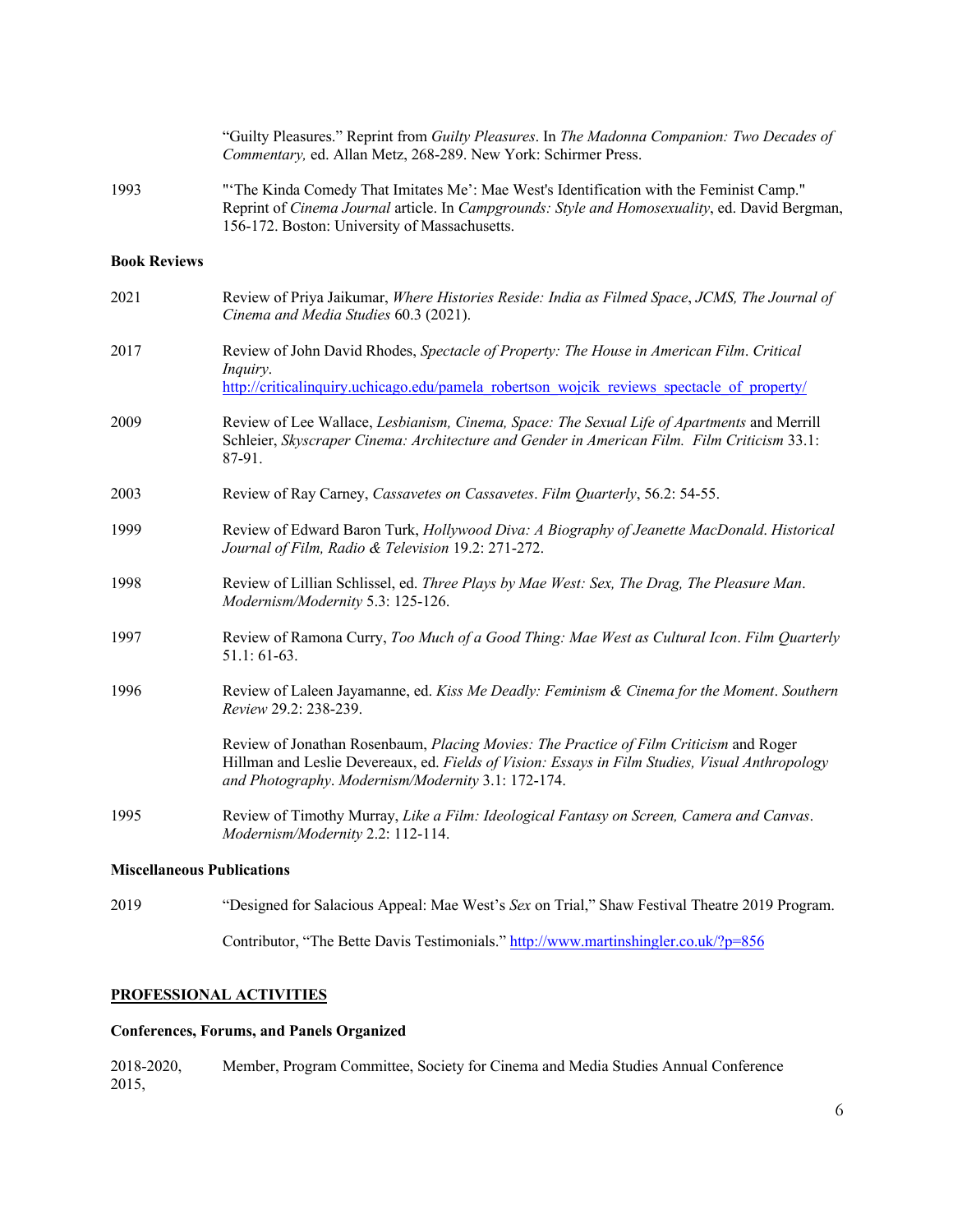# 2011-2013

| 2019      | Organizer, SCMS Summer Symposium: "London, Gateway to Film and Media," Notre Dame<br>London Gateway, 18-20 July 2019                                                                                         |
|-----------|--------------------------------------------------------------------------------------------------------------------------------------------------------------------------------------------------------------|
|           | Conference Host Committee and Program Committee, International Girls Studies Association<br>Conference, University of Notre Dame, 28 Feb - 2 March 2019                                                      |
| 2018      | "Intersectional Spaces" Seminar (co-led with Paula Massood) Society for Cinema and Media<br>Studies (SCMS) seminar with 4 faculty participants, 4 graduate students, and 8 faculty and<br>graduate auditors. |
| 2016-2017 | Program Chair, Society for Cinema Studies Annual Conference, Chicago, 2017                                                                                                                                   |
| 2016      | Conference Organization Committee, Console-ing Passions Conference, University of Notre<br>Dame, 16-18 June                                                                                                  |
| 2005-2016 | Co-Convener, Chicago Film Seminar, a monthly meeting of films scholars in Chicago area.                                                                                                                      |
|           | Panel Chair, "The Apartment Complex," Society for Cinema and Media Studies, Montreal.                                                                                                                        |
| 2014      | Organizer, "Fun with Dick and Jane: Gender and Childhood," an interdisciplinary international<br>conference with over 100 presenters, University of Notre Dame December 4-6.                                 |
|           | Panel Chair, "Situating Gender I: Intersectional Domesticities," Society for Cinema and Media<br>Studies, Seattle.                                                                                           |
| 2013      | Co-organizer, Society for Cinema and Media Studies First Annual Undergraduate Conference,<br>University of Notre Dame.                                                                                       |
|           | Panel Chair, "Spaces of Childhood." Society for Cinema and Media Studies, Chicago.                                                                                                                           |
| 2011      | Organizer, "Food Networks: Gender and Foodways," an interdisciplinary conference with over 100<br>presenters, University of Notre Dame.                                                                      |
| 2009      | Organizer, "GPS: Gender, Place and Space," an interdisciplinary international conference with 130<br>presenters, University of Notre Dame.                                                                   |
|           | Co-Panel Chair: "Imagining the Urban I" and "Imagining the Urban II." Society for Cinema<br>Studies, LA.                                                                                                     |
| 2009      | Organizer, "Third Annual Midwest Undergraduate Film Studies Conference," University of Notre<br>Dame.                                                                                                        |
| 2007      | Organizer, "First Annual Midwest Undergraduate Film Studies Conference," University of Notre<br>Dame                                                                                                         |
|           | Panel Chair; "Public Privacy." Society for Cinema and Media Studies, Chicago, IL.                                                                                                                            |
| 2006      | Panel Chair: "The Space of Romance." Society for Cinema and Media Studies, Vancouver, CA.                                                                                                                    |
| 2005      | Panel Chair: "Acting Cinematic: New Perspectives on Film Acting." Society for Cinema and<br>Media Studies, London.                                                                                           |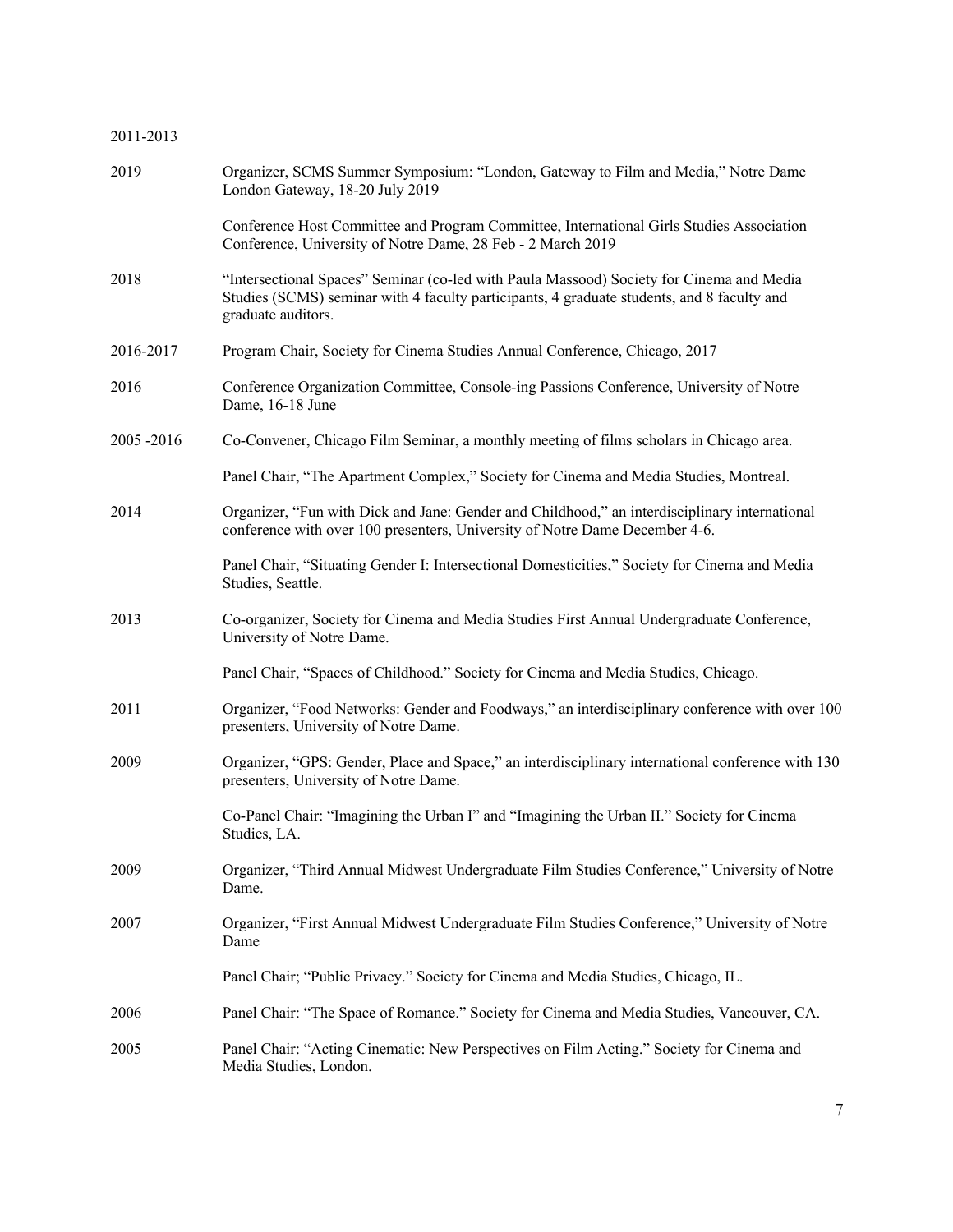| 2003                    | Panel Chair: "Race, Ethnicity and Performance." Society for Cinema and Media Studies,<br>Minneapolis, MN.                                                                                                                                                                                                                                                                                    |
|-------------------------|----------------------------------------------------------------------------------------------------------------------------------------------------------------------------------------------------------------------------------------------------------------------------------------------------------------------------------------------------------------------------------------------|
| 2000                    | Member, Site Committee and Videotheque Coordinator, "Console-ing Passions: An International<br>Conference on Feminism, TV and Video." University of Notre Dame, Notre Dame, IN.                                                                                                                                                                                                              |
|                         | Panel Chair: "Gotta Sing, Gotta Dance: Performance and Popular Music in Film." Society for<br>Cinema Studies, Chicago, IL.                                                                                                                                                                                                                                                                   |
| 1996                    | Co-organizer, International One-Week Seminar, "Film in the Modernist Moment." University of<br>Newcastle, Newcastle, NSW, Australia.                                                                                                                                                                                                                                                         |
| 1994                    | Co-organizer, Conference, "Sex in Cinema: East and West." University of Newcastle, Newcastle,<br>NSW, Australia.                                                                                                                                                                                                                                                                             |
| <b>Invited Lectures</b> |                                                                                                                                                                                                                                                                                                                                                                                              |
| 2020                    | Columbia Seminar on Cinema and Interdisciplinary Interpretation, "Perpetual Motion: Mobility,<br>Precarity and Slow Death Cinema." Virtual presentation, October 8.                                                                                                                                                                                                                          |
|                         | Visual Culture Workshop, University of Notre Dame, "Unhomed: Mobility and Placelessness in<br>American Cinema, October 28.                                                                                                                                                                                                                                                                   |
| 2019                    | Keynote lecture, "The Boy, the Bachelor and the Bride: Adaptation as Arrangement in The<br>Window, Rear Window and The Bride Wore Black." 2 <sup>nd</sup> annual Dr. Saul and Dorothy Kit Film Noir<br>Festival at Columbia University, March 31.<br>https://lenfest.arts.columbia.edu/events/boy-bachelor-and-bride-adaptation-variation-window-rear-<br>window-and-bride-wore-black-spring |
| 2018                    | Keynote lecture. "Perpetual Motion: Mobility, Precarity, and Slow Death Cinema."<br>"Retrenching/Entrenching Youth: Mobility and Stasis in Youth Culture Representation on Screen"<br>conference, University of Liverpool, June 2.                                                                                                                                                           |
| 2017                    | "Fantasies of Neglect." Northern Illinois University, School of Art and Design." April 5.                                                                                                                                                                                                                                                                                                    |
|                         | "Fantasies of Neglect." Wellesley College Chicago Alumnae Club. March 19.                                                                                                                                                                                                                                                                                                                    |
| 2016                    | "Fantasies of Neglect." University of Sydney, December 14.                                                                                                                                                                                                                                                                                                                                   |
|                         | "Fantasies of Neglect." Faculty Research Colloquium, University of Pittsburgh, Sept. 9                                                                                                                                                                                                                                                                                                       |
|                         | "The State of the Field" roundtable. Chicago Film Seminar. May.                                                                                                                                                                                                                                                                                                                              |
| 2015                    | "Shirley Temple as Streetwalker." Chicago Film Seminar. May.                                                                                                                                                                                                                                                                                                                                 |
| 2014                    | "Shirley Temple as Streetwalker." ND Women Connect. Reunion Keynote Address. University of<br>Notre Dame.                                                                                                                                                                                                                                                                                    |
| 2012                    | Invited speaker. "Vernacular Modernism as Child's Play." "Cinema and the Legacies of Critical<br>Theory: International Conference in Memory of Miriam Hansen" at Columbia University.<br>September 21-22.                                                                                                                                                                                    |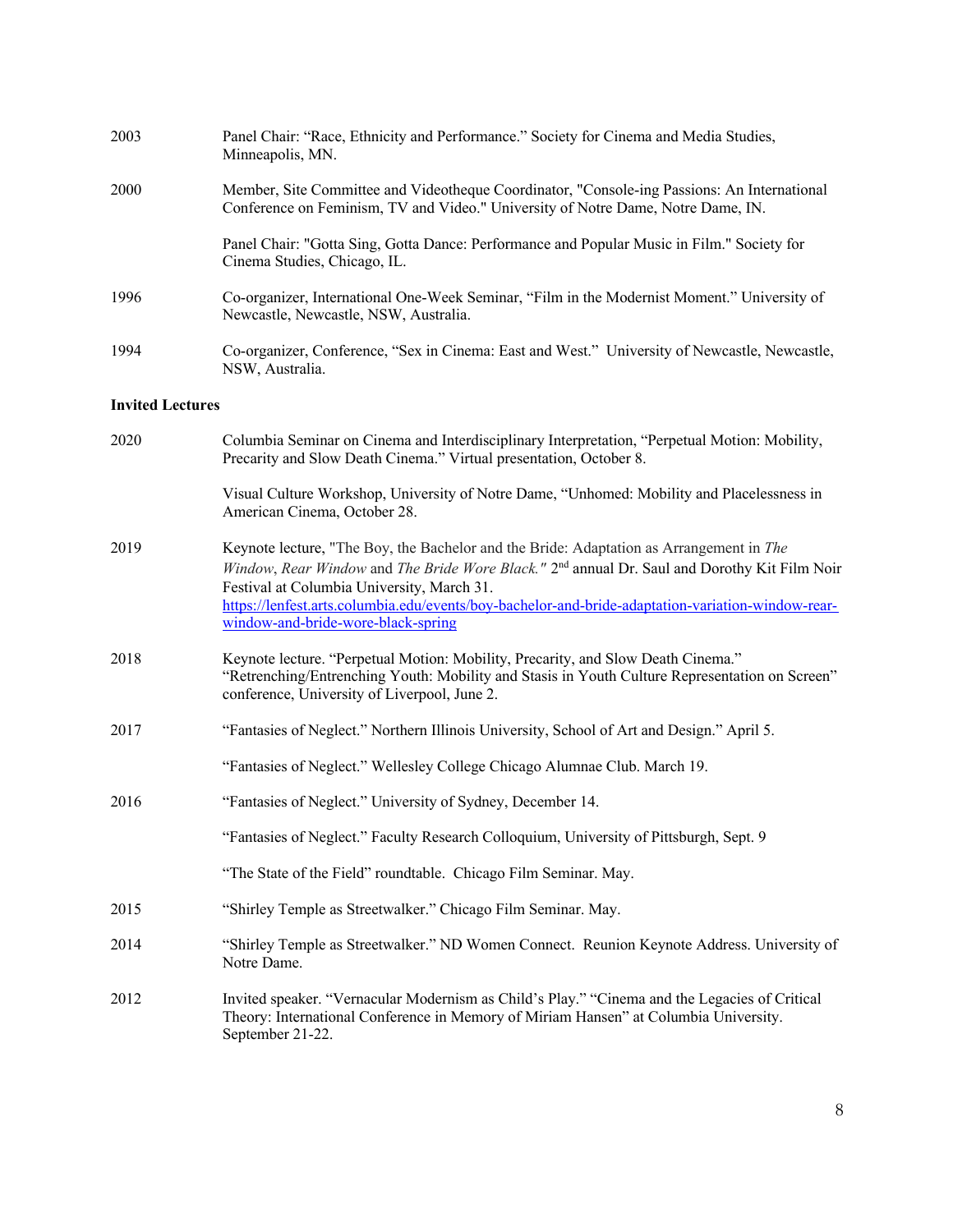| 2011                        | Invited speaker. "What to Do With a Tough Piece of Meat, or What Makes Corned Beef Hash<br>Gay?" "Eating, Cooking, Culture" international interdisciplinary conference at University of<br>Wisconsin Milwaukee. April 15-16.                                                                 |
|-----------------------------|----------------------------------------------------------------------------------------------------------------------------------------------------------------------------------------------------------------------------------------------------------------------------------------------|
| 2010                        | "Future of Cinema" at Johns Hopkins University. Invited guest for forum to evaluate future of<br>Film and Media Studies Program. November 17-18.                                                                                                                                             |
|                             | "What Cinema Is" panel discussion. Chicago Film Seminar. October.                                                                                                                                                                                                                            |
| 2009                        | Panel Chair: "Gendered Performances of Labor." Great Lakes American Studies Association,<br>South Bend, IN.                                                                                                                                                                                  |
|                             | "The Suburbs in the City: Familism, Urbanism, the Apartment." The Humanities and the<br>Family: A Conference, University of Illinois Chicago.                                                                                                                                                |
|                             | Panelist, "The Price of Pleasure: Dissecting the Pornography Debate," University of Notre Dame.                                                                                                                                                                                              |
| 2007                        | Panelist, "The Rebirth of a Nation" with DJ Spooky at the University of Notre Dame.                                                                                                                                                                                                          |
| 2006                        | "The Apartment Plot" Chicago Film Seminar.                                                                                                                                                                                                                                                   |
|                             | "The Apartment Plot." University of Notre Dame FTT Faculty Seminar.                                                                                                                                                                                                                          |
| 2003                        | Roundtable Discussion on Sound. Chicago Film Seminar.                                                                                                                                                                                                                                        |
| 2000                        | "Typecasting: Film Acting and Identity." Chicago Film Seminar.                                                                                                                                                                                                                               |
| 1999                        | "The Girl and the Phonograph." Cinema and Popular Song Conference. University of Iowa, Iowa<br>City.                                                                                                                                                                                         |
|                             | "Unforgiven." Chicago Historical Society. Series on "The West."                                                                                                                                                                                                                              |
| 1995                        | "A Star is Born Again: Streisand's Imitative Performance Style."" Caught in the Act: Film and<br>Performance." University of New South Wales, NSW, Australia.                                                                                                                                |
| <b>Published Interviews</b> |                                                                                                                                                                                                                                                                                              |
| 2018                        | University of Notre Dame spotlight. "The Urban Child in Media: Pamela Robertson Wojcik"<br>https://www.youtube.com/watch?v=6C-XQTGXSAg&feature=emb_title                                                                                                                                     |
| 2017                        | Noelle Griffis, "The Mediapolis Q&A: Pamela Robertson Wojcik on Fantasies of Neglect."<br>Mediapolis 5.2 (December 29,2017).<br>https://www.mediapolisjournal.com/2017/12/the-mediapolis-qa-pamela-wojcik-on-fantasies-of-<br>neglect/                                                       |
| 2016                        | Cover Interview. "Pamela Robertson Wojcik on her book Fantasies of Neglect: Imagining the<br>Urban Child in American Film and Fiction." Rorotoko (11 October 2016).<br>http://rorotoko.com/interview/20161012 wojcik pamela on fantasies neglect imagining urban<br>child_american/          |
| 2010                        | Cover Interview. "Pamela Robertson Wojcik on her book The Apartment Plot: Urban Living in<br>American Film and Popular Culture, 1945 to 1975." Rorotoko (7 November 2010).<br>http://rorotoko.com/interview/20101108 wojcik pamela on apartment plot urban living americ<br>film 19 45-1975/ |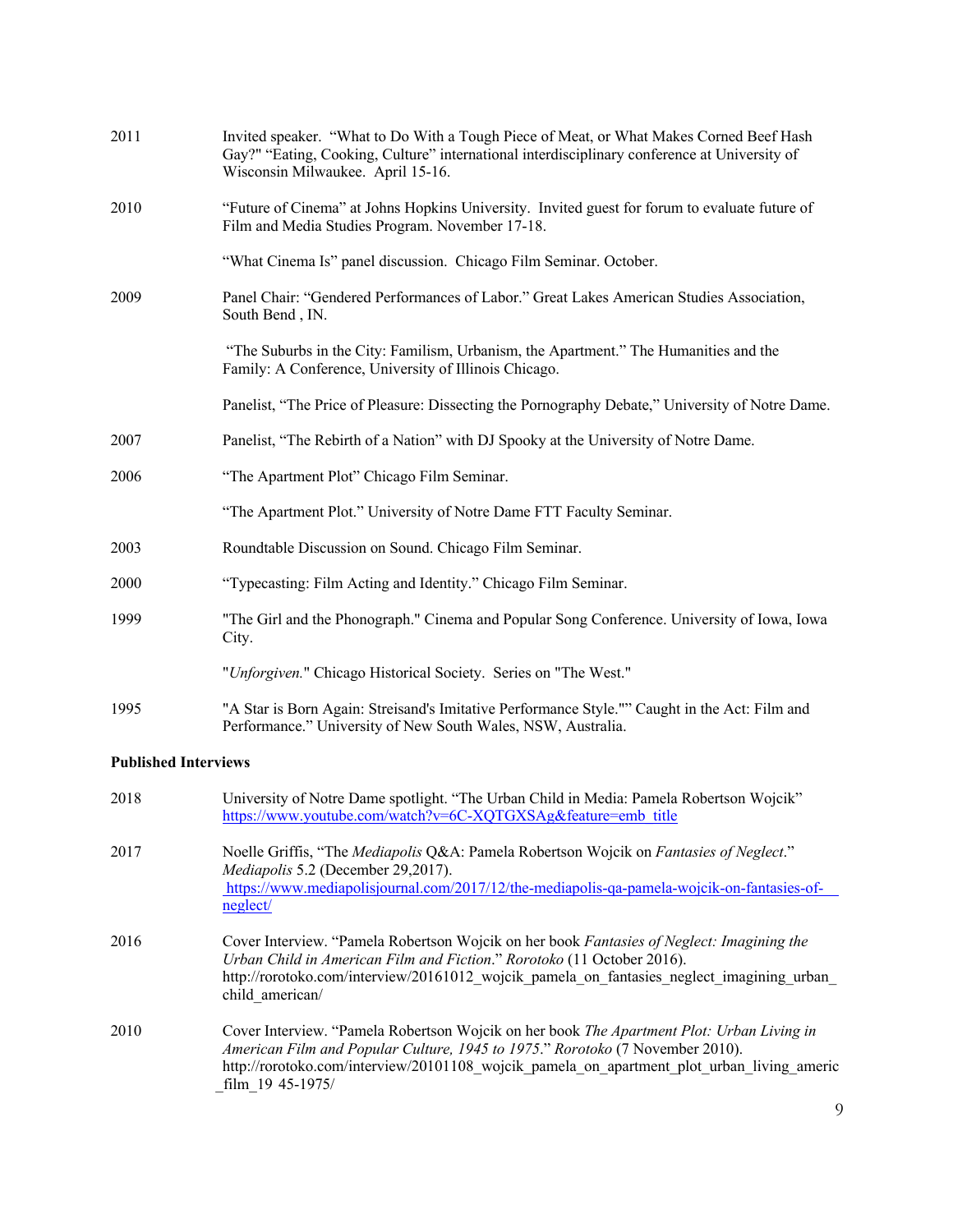## **Media and Museum Appearances**

| Zoom Back Camera, Online Film Discussion: Pam Wojcik discusses Pillow Talk<br>Interviewed for "At this year's Met Gala, the theme was camp. To everyone involved, that meant<br>pink: When did pink become the color of camp?" Vox, 8 May 2019.<br>https://www.vox.com/culture/2019/5/8/18535428/met-gala-what-is-camp-pink<br>Guilty Pleasures featured in exhibit, "Heldinnen: Elegant en Gevaarlijk," at the Netherlands Film |
|----------------------------------------------------------------------------------------------------------------------------------------------------------------------------------------------------------------------------------------------------------------------------------------------------------------------------------------------------------------------------------------------------------------------------------|
|                                                                                                                                                                                                                                                                                                                                                                                                                                  |
|                                                                                                                                                                                                                                                                                                                                                                                                                                  |
|                                                                                                                                                                                                                                                                                                                                                                                                                                  |
| Impact Songs: "Like a Virgin." Documentary, Bravo and Channel 4.                                                                                                                                                                                                                                                                                                                                                                 |
| "Character Actors." 26 July. Film Forum on "Odyssey," WBEZ Radio, Chicago, IL.                                                                                                                                                                                                                                                                                                                                                   |
| "Film and Popular Music." 19 April. Film Forum on "Odyssey," WBEZ Radio, Chicago, IL.                                                                                                                                                                                                                                                                                                                                            |
| "The Look in Film." 16 February, Film Forum on "Odyssey," WBEZ Radio, Chicago, IL.                                                                                                                                                                                                                                                                                                                                               |
|                                                                                                                                                                                                                                                                                                                                                                                                                                  |
| "Stars: Tom Cruise." 9 June, Film Forum on "Odyssey," WBEZ Radio, Chicago, IL.                                                                                                                                                                                                                                                                                                                                                   |
| "Preston Sturges." 14 May, Film Forum on "Odyssey," WBEZ Radio, Chicago, IL.                                                                                                                                                                                                                                                                                                                                                     |
|                                                                                                                                                                                                                                                                                                                                                                                                                                  |
| Special Interest Groups: Children and Youth's Media Culture; Classical Hollywood: Digital<br>Urbanism/Geography/Architecture; Women in Screen History. Women's Caucus member.                                                                                                                                                                                                                                                    |
|                                                                                                                                                                                                                                                                                                                                                                                                                                  |
|                                                                                                                                                                                                                                                                                                                                                                                                                                  |
|                                                                                                                                                                                                                                                                                                                                                                                                                                  |
|                                                                                                                                                                                                                                                                                                                                                                                                                                  |
|                                                                                                                                                                                                                                                                                                                                                                                                                                  |
|                                                                                                                                                                                                                                                                                                                                                                                                                                  |
|                                                                                                                                                                                                                                                                                                                                                                                                                                  |
|                                                                                                                                                                                                                                                                                                                                                                                                                                  |
|                                                                                                                                                                                                                                                                                                                                                                                                                                  |
|                                                                                                                                                                                                                                                                                                                                                                                                                                  |
|                                                                                                                                                                                                                                                                                                                                                                                                                                  |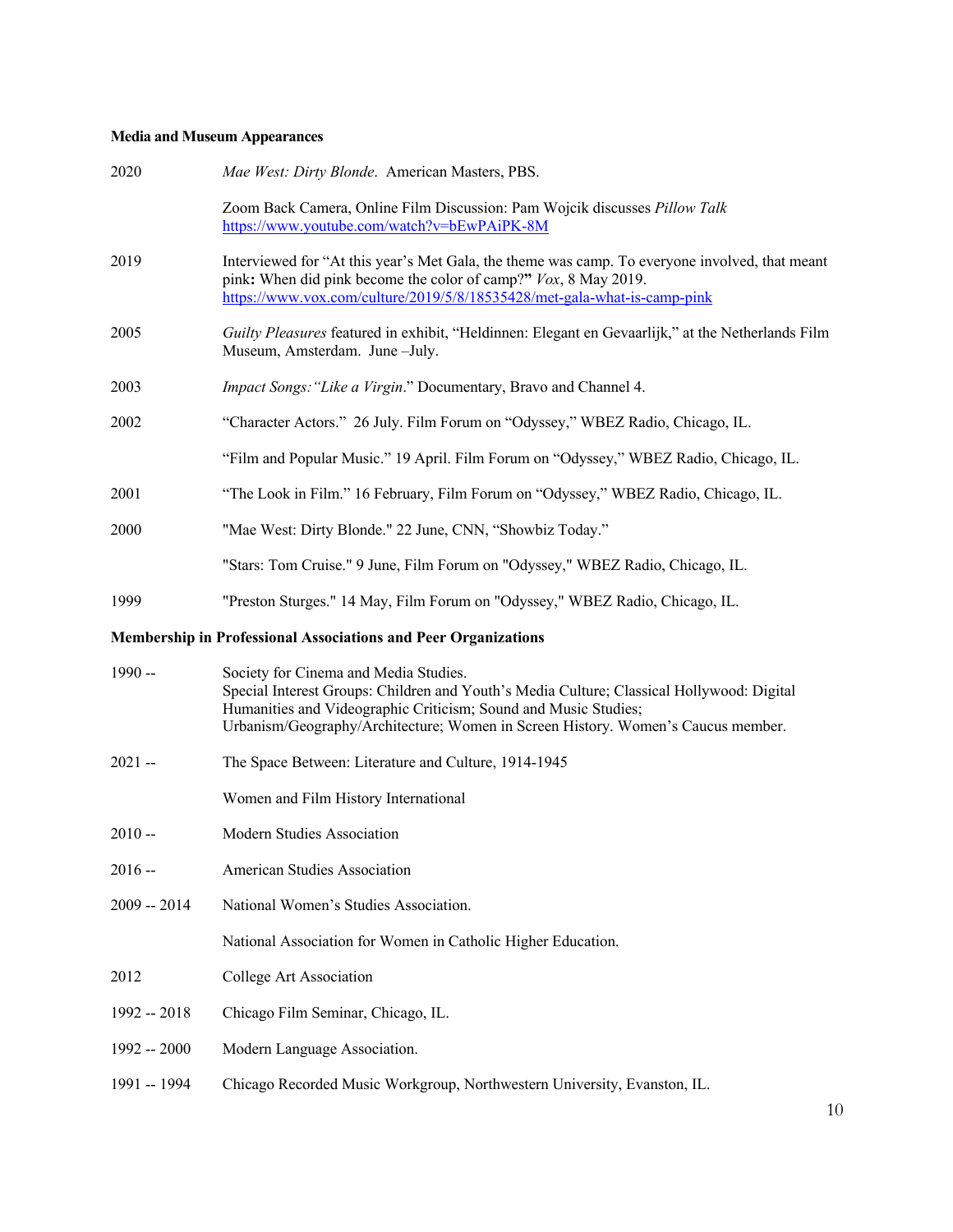1988 -- 1993 University of Chicago Mass Culture Workshop, Chicago, IL.

## **HONORS, AWARDS, AND GRANTS**

## **Prizes and Awards**

| 2020 | Sheedy Award for Excellence in Teaching, College of Arts and Letters, University of Notre Dame |
|------|------------------------------------------------------------------------------------------------|
| 1995 | Society for Cinema Studies Dissertation Award, First Prize.                                    |
| 1991 | Society for Cinema Studies Student Writing Award, First Prize.                                 |
| 1988 | J.A. Steiner Prize, for best Master's Thesis in English at the University of Chicago.          |

### **Fellowships and Grants**

| 2020                                            | Guggenheim Fellowship Award                                                                                                                                  |
|-------------------------------------------------|--------------------------------------------------------------------------------------------------------------------------------------------------------------|
| 1994 -- 1996                                    | University of Newcastle Conference Yearly Travel Grants.                                                                                                     |
| 1994                                            | University of Newcastle Research Management Committee New Staff Grant.                                                                                       |
| 1991 -- 1993                                    | Mellon Pre-Dissertation and Dissertation-Year Fellowship, providing full tuition and stipend.                                                                |
| 1990 -- 1991                                    | University of Chicago Yearly Marcia Tillotson Research Travel Awards.                                                                                        |
| 1988 -- 1992                                    | Jacob K. Javits Fellowship, providing full tuition and stipend for graduate study.                                                                           |
| 1987 -- 1988                                    | University of Chicago Century Fellowship, providing full tuition and stipend for graduate study.                                                             |
| <b>Internal University of Notre Dame Grants</b> |                                                                                                                                                              |
| 2020                                            | Institute for Scholarship in the Liberal Arts indexing grant for <i>Media Crossroads: Intersections of</i><br>Space and Identity on Screen, Duke UP, \$1200. |

Teaching Beyond the Classroom grant for Perspectives on Gender class field trip to see *What the Constitution Means to Me* at Broadway Playhouse Chicago. Event cancelled due to Covid-19.

2019 Institute for Scholarship in the Liberal Arts Large Henkels grant for symposium, London: Gateway to Film and Media, Notre Dame London Gateway, 18-20 July 2019. \$10,000

> Notre Dame research grant for symposium, London: Gateway to Film and Media, Notre Dame London Gateway, 18-20 July 2019. \$7500.

Teaching Beyond the Classroom grant for Visit by Dana Polan to guest lecture in Sinatra class and present public lecture "Ring-a-Ding-Ding: Performance Styles in the Movies and Music of Frank Sinatra." February 19. \$1500.

Institute for Scholarship in the Liberal Arts. Subvention for *Yours, Mine and Ours: Intersectional Spaces on Screen*. Duke UP.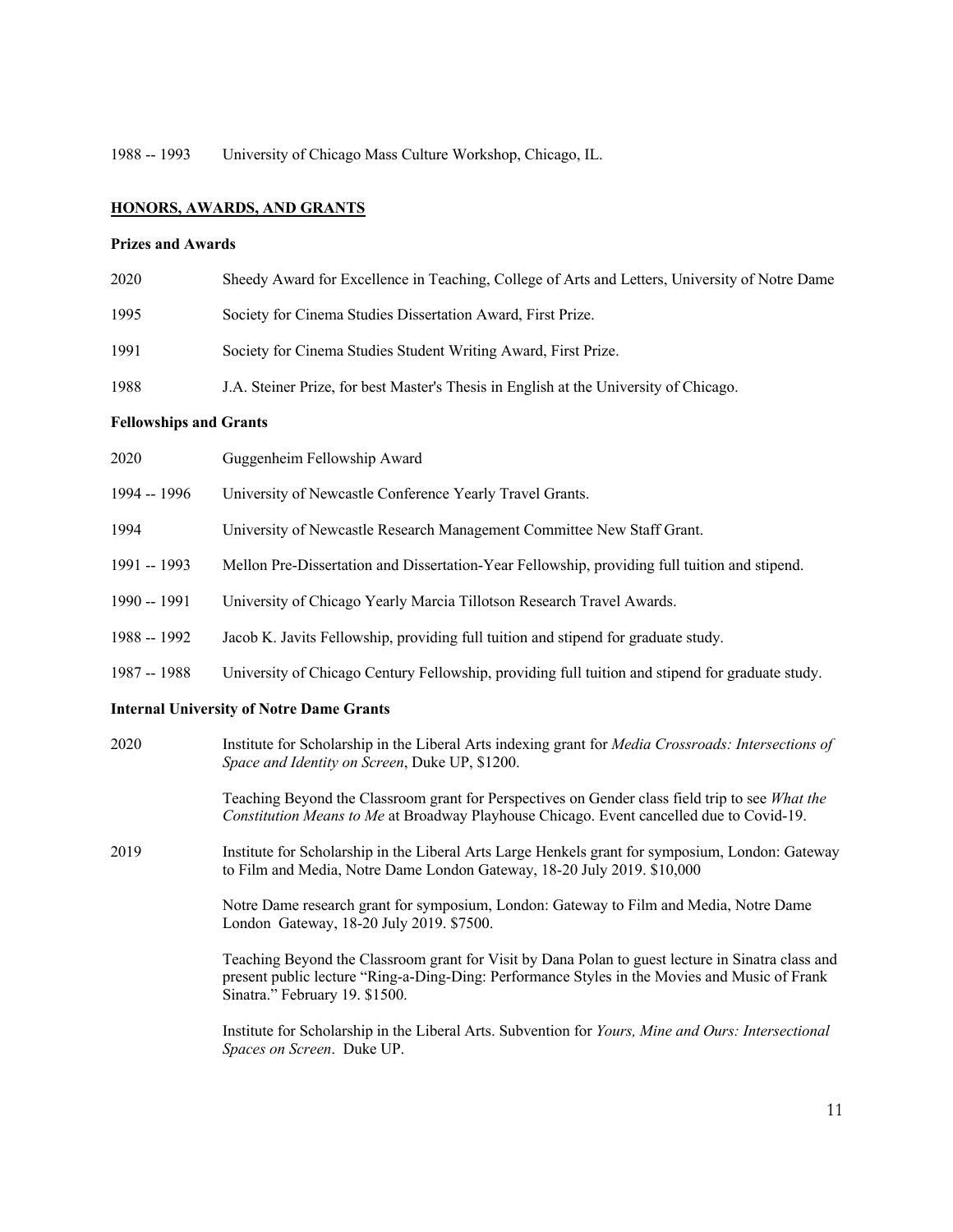| 2018 | Institute for Scholarship in the Liberal Arts. Subvention for The Apartment Complex: Urban Living<br>and Global Screen Cultures. Duke UP.                                                            |
|------|------------------------------------------------------------------------------------------------------------------------------------------------------------------------------------------------------|
| 2017 | Teaching Beyond the Classroom grant for Global Cinema I class field trip to see The Kid<br>Brother at the Lerner Theater in Elkhart                                                                  |
|      | Teaching Beyond the Classroom grant for class field trip to see the musical <i>Hamilton</i> and visit<br>Hamilton exhibit at the Newberry Library in Chicago for "The Hamilton Experience"           |
| 2016 | Institute for Scholarship in the Liberal Arts international travel grant to attend conference "(Re)<br>Examining Historical Childhoods: Literary, Cultural, Social," Melbourne, Australia, December. |
| 2014 | Institute for Scholarship in the Liberal Arts Henkel's conference grant for "Fun with Dick and<br>Jane: Gender and Childhood" conference.                                                            |
| 2013 | Institute for Scholarship in the Liberal Arts Nomination for National Endowment for the<br>Humanities Summer Stipend Award                                                                           |
|      | Institute for Scholarship in the Liberal Arts international travel grant to attend IAMIST 2013,<br>conference on Childhood and Media. Leicester England.                                             |
| 2011 | Provost's Distinguished Women Lecturer grant to bring Laura Mulvey to campus                                                                                                                         |
|      | Institute for Scholarship in the Liberal Arts Henkel's conference grant for "Food Networks: Gender<br>and Foodways" conference.                                                                      |
|      | Office of Research grant for "Food Networks: Gender and Foodways" conference.                                                                                                                        |
| 2009 | Helen P. Kellogg Institute for International Studies grant in support of "GPS: Gender, Place and<br>Space" conference.                                                                               |
|      | Institute for Scholarship in the Liberal Arts mini-conference grant for "GPS: Gender, Place and<br>Space" conference.                                                                                |
|      | Office of Research matching grant for "GPS: Gender, Place and Space" conference.                                                                                                                     |
|      | Learning Beyond the Classroom grant. Support for "GPS: Gender, Place and Space" conference.                                                                                                          |
|      | Learning Beyond the Classroom grant. Support for "Third Annual Midwest Undergraduate Film<br>Studies Conference."                                                                                    |
|      | President's Circle Grant. Support for "Third Annual Midwest Undergraduate Film Studies<br>Conference."                                                                                               |
|      | Institute for Scholarship in the Liberal Arts. Support for "Third Annual Midwest Undergraduate<br>Film Studies Conference."                                                                          |
|      | Institute for Scholarship in the Liberal Arts. Interim Grant for International Travel.                                                                                                               |
|      | Institute for Scholarship in the Liberal Arts. Materials and Miscellaneous Needs Research Grant, to<br>pay for graphic design for book jacket.                                                       |
| 2007 | Institute for Scholarship in the Liberal Arts. Materials and Miscellaneous Needs Research Grant, to<br>pay for architectural drawings for book project.                                              |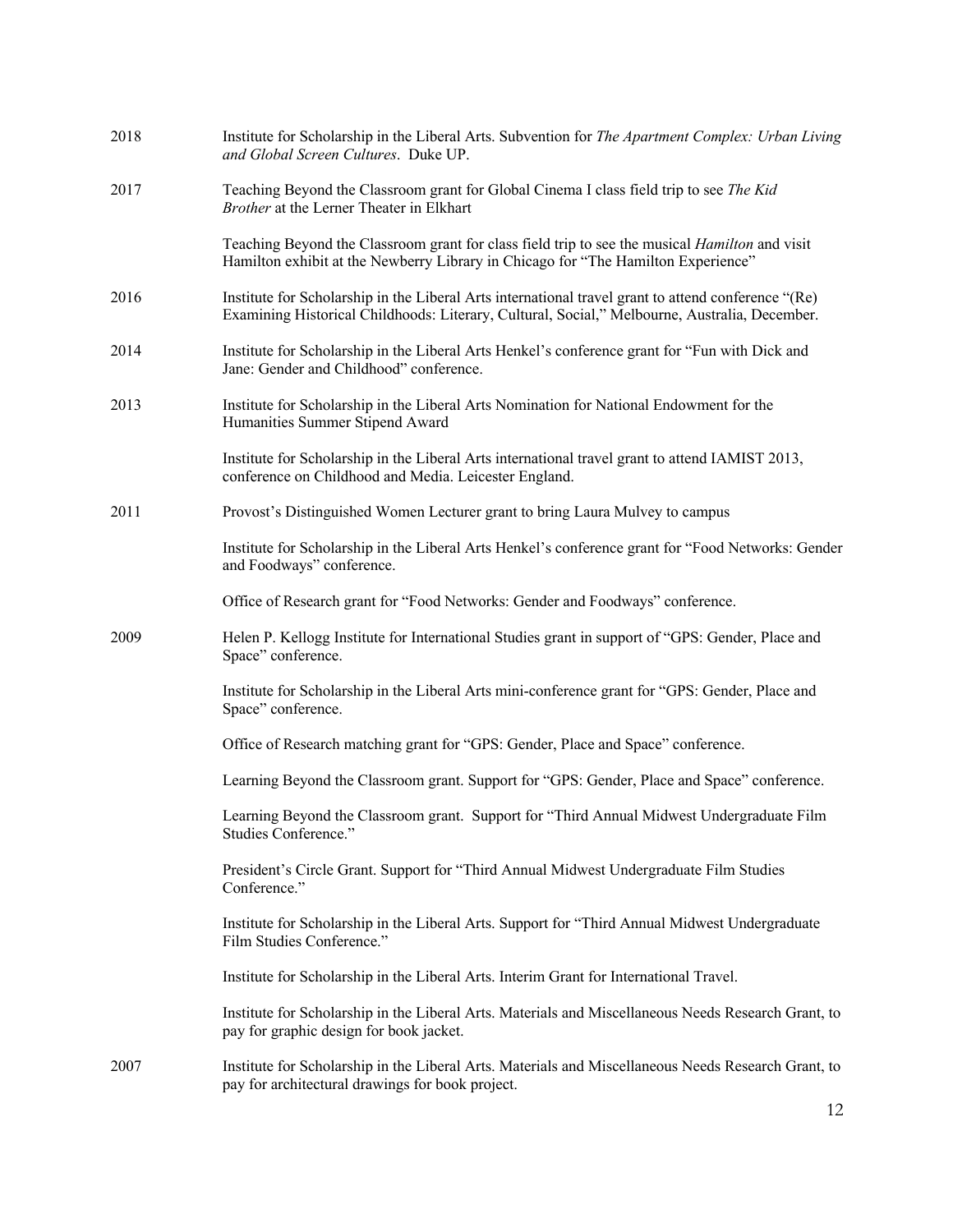|      | Learning Beyond the Classroom Grants. Support for Honors Colloquium trips to Chicago<br>Shakespeare Theatre.      |
|------|-------------------------------------------------------------------------------------------------------------------|
| 2007 | Institute for Scholarship in the Liberal Arts. Subvention for publication of The Apartment Plot.                  |
|      | Learning Beyond the Classroom Grant. Support for "First Annual Midwest Undergraduate Film<br>Studies Conference." |
| 2000 | Institute for Scholarship in the Liberal Arts. Conference Travel Grant.                                           |
|      | Boehnen Fund for Excellence in the Arts, Support for "Console-ing Passions" Videotheque.                          |
| 1999 | Institute for Scholarship in the Liberal Arts. International Course Development Grant.                            |

# **SERVICE**

# **Service, Professional and Peer Organizations**

| $2020 - 2022$ | Editorial Ombudsperson, Journal of Cinema and Media Studies (JCMS)                          |
|---------------|---------------------------------------------------------------------------------------------|
| $2019 - 2021$ | Past President, Society for Cinema and Media Studies (SCMS)                                 |
| 2019          | Panelist, National Endowment for the Humanities, Media Production "Cultural History"        |
| $2017 - 2019$ | President, Society for Cinema and Media Studies (SCMS)                                      |
| $2018 -$      | Project Advisor, "Growing Up on Chicago's South Side," South Side Home Movie Project        |
| $2017 -$      | Advisor, American Masters PBS documentary, Mae West: Dirty Blonde                           |
| $2015 - 2017$ | President Elect, Society for Cinema and Media Studies (SCMS)                                |
| $2015 - 2018$ | Executive Committee, American Council of Learned Societies (ACLS)                           |
| $2015 - 2018$ | Delegate for SCMS to American Council of Learned Societies (ACLS)                           |
| 2014          | Chair, Anne Friedberg Book Prize Committee, Society for Cinema and Media Studies.           |
| $2011 - 2014$ | Elected Member of the Executive Board, Society for Cinema and Media Studies.                |
| $2010 - 2011$ | Chair, Best Edited Collection Prize Committee, Society for Cinema and Media Studies.        |
| $2008 - 2009$ | Chair, Katherine Singer Kovacs Essay Prize Committee, Society for Cinema and Media Studies. |
| $2007 - 2008$ | Katherine Singer Kovacs Essay Prize Committee, Society for Cinema and Media Studies.        |
| $2006 - 2007$ | Katherine Singer Kovacs Book Prize Committee, Society for Cinema and Media Studies.         |
| $2005 - 2006$ | Dissertation Award Committee, Society for Cinema and Media Studies.                         |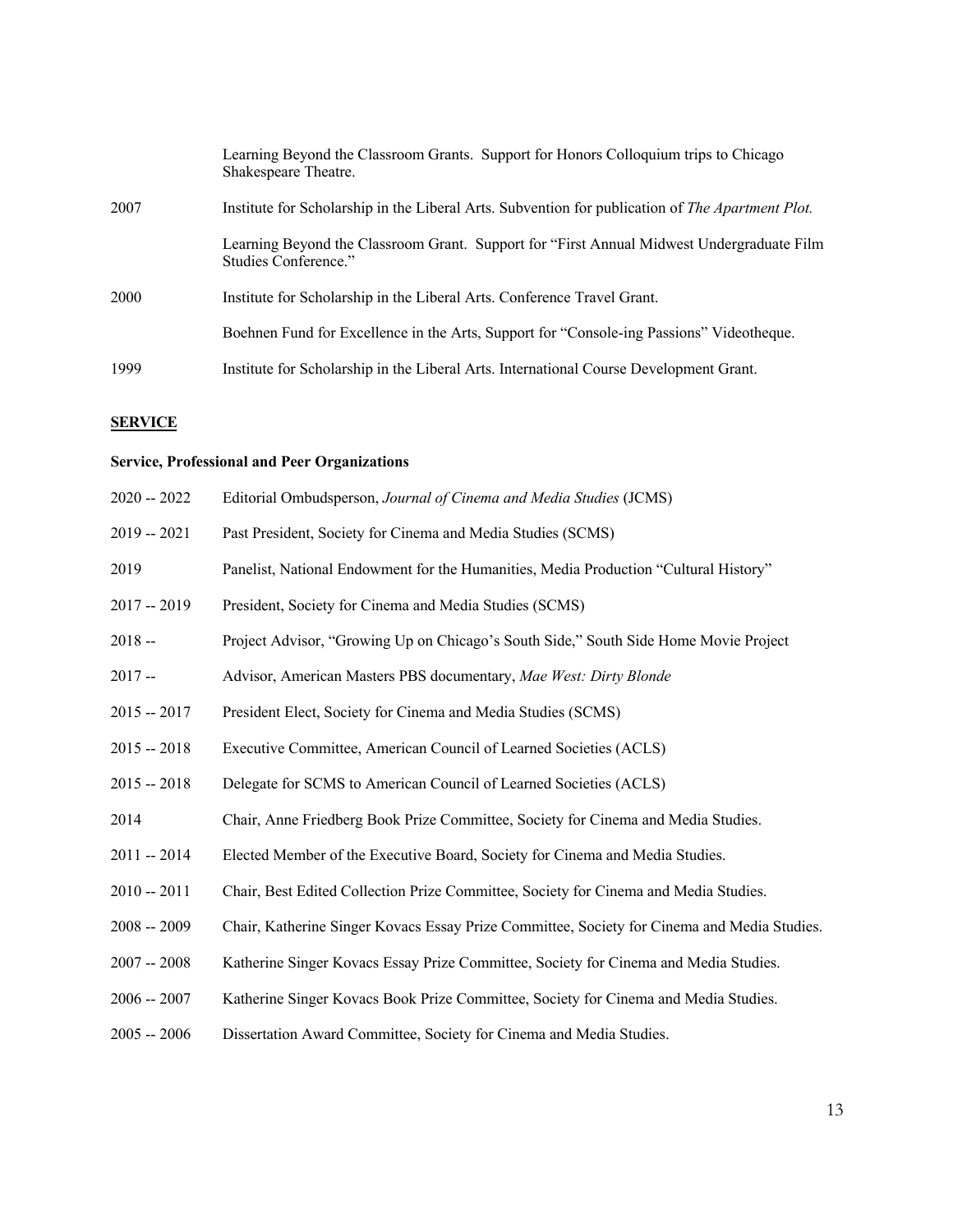## **Service to Academic Institutions**

| 2020                     | Tenure review, Rutgers University                                                                                                                                                    |
|--------------------------|--------------------------------------------------------------------------------------------------------------------------------------------------------------------------------------|
|                          | Tenure Hire Review, Yale University                                                                                                                                                  |
|                          | Review for Promotion to Professor, Kings College London                                                                                                                              |
|                          | External PhD examiner Kings College London, Department of Film Studies                                                                                                               |
| 2018                     | Manuscript review for junior faculty member in Film at Vassar College                                                                                                                |
|                          | External Review, Marquette University Center for Gender and Sexualities.                                                                                                             |
|                          | Promotion to Full Professor Review, University Southern California                                                                                                                   |
| 2017                     | Tenure Review, University of Oregon                                                                                                                                                  |
| 2015                     | Tenure Hire Review, University of Chicago                                                                                                                                            |
|                          | Tenure Review, Carleton College                                                                                                                                                      |
|                          | Promotion to Full Professor Review, Texas A&M University                                                                                                                             |
| 2014                     | Promotion to Full Professor Review, Southern Methodist University.                                                                                                                   |
| 2013                     | Tenure Review, Northwestern University                                                                                                                                               |
|                          | Tenure review, University of California, Irvine.                                                                                                                                     |
| 2013                     | Promotion to Full Professor review, Bowling Green State University                                                                                                                   |
| 2012                     | External Review Committee, College of William and Mary, program cluster: English, Linguistics,<br>Women's Studies, Medieval/Renaissance Studies, Literary and Cultural/Film Studies. |
| 2010                     | External Review Committee, Film and Media Studies Program, Johns Hopkins University.                                                                                                 |
|                          | Tenure review, Penn State University                                                                                                                                                 |
| <b>Editorial Service</b> |                                                                                                                                                                                      |

| 2020          | Submission Review, [in]Transition: Journal of Film and Videographic Moving Image Studies                                         |
|---------------|----------------------------------------------------------------------------------------------------------------------------------|
| $2015 - 2020$ | Advisory Board, Mediapolis: A Journal of Cities and Culture<br>http://www.mediapolisjournal.com/                                 |
| $2015 -$      | Editorial Board, Series on International Stars, Edinburgh University Press. Series Editors, Homer<br>B. Petty and Barton Palmer. |
| $2011 -$      | Editorial Board, <i>The Soundtrack</i> , Intellect books journal                                                                 |
| $2011 -$      | Manuscript Reader, Rutgers University Press.                                                                                     |
| 2019          | Manuscript review, Culture Unbound journal                                                                                       |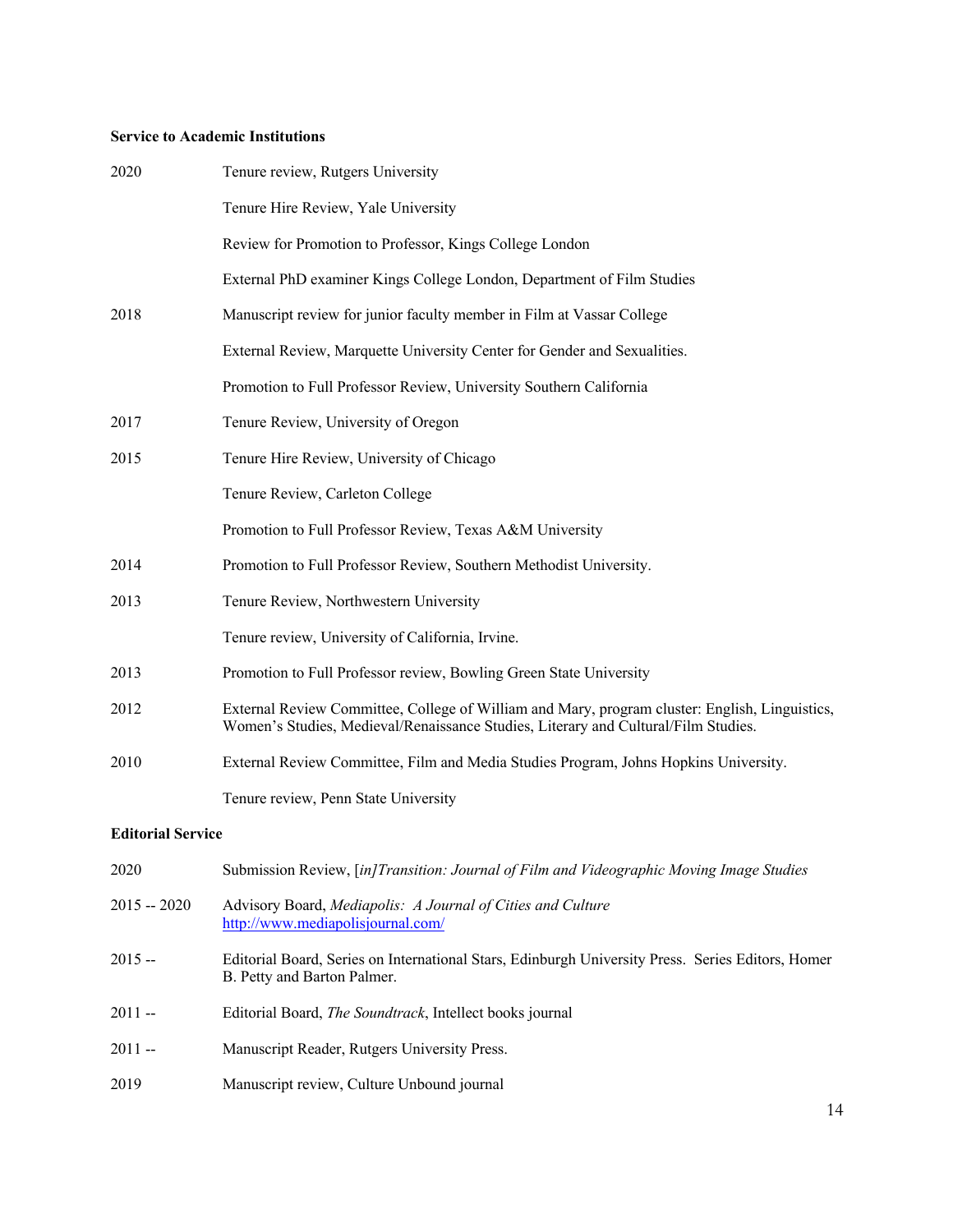- 1996 -- Manuscript Reader, Duke University Press.
- Advisory Board, *Annual Editions: Film*, McGraw-Hill Press.
- -- 2008 Manuscript Review, Modern Language Association.
- -- 2001 Book Proposal Reviewer, British Film Institute.

## **UNIVERSITY OF NOTRE DAME**

| $2017 - 2020$                     | Provost's Advisory Committee                                                                  |  |  |
|-----------------------------------|-----------------------------------------------------------------------------------------------|--|--|
| 2017                              | Member Search Committee, Italian Modern Literature and Cinema                                 |  |  |
| 2015                              | Appeals Committee                                                                             |  |  |
| $2012 - 2015$                     | University Committee on Women Faculty and Students                                            |  |  |
| $2010 - 2012$                     | Dean's Advisory Committee on Women in Arts and Letters                                        |  |  |
| $2008 - 2009$                     | Advisory Committee, PhD in Literature Program                                                 |  |  |
| $2007 - 2008$                     | Member, Dean's Advisory Committee.                                                            |  |  |
| $2004 - 2007$                     | College Council.                                                                              |  |  |
| $2002 - 2003$                     | Faculty Senate.                                                                               |  |  |
| 2000                              | Strategic Planning Committee for Fine and Performing Arts                                     |  |  |
| 2000                              | Institute for Scholarship in the Liberal Arts Grants Review Committee.                        |  |  |
| 2000                              | Group Leader, Freshman Orientation Session.                                                   |  |  |
| 1999                              | Group Leader, Sophomore Orientation Session.                                                  |  |  |
|                                   | Department of Film, TV and Theatre                                                            |  |  |
| $2020 - 2024$                     | Chair, Department of Film, TV and Theatre                                                     |  |  |
| $2016 - 2020,$<br>$2010 - 2013$ , |                                                                                               |  |  |
| $2000 - 2005$                     | Committee on Appointments and Promotions                                                      |  |  |
| 2019                              | Search Committee, Screenwriting position                                                      |  |  |
| $2011 - 2017$                     | Director of Graduate Studies, Department of Film, TV and Theatre                              |  |  |
| 2012                              | Search Committee, TV and New Media position, Department of Film, TV and Theatre               |  |  |
|                                   | 2009, 2010, 2011 Moreau Postdoctoral Evaluation Committee, Department of Film, TV and Theatre |  |  |

2008 -- 2013 Academic Advisory Committee, Department of Film, TV and Theatre